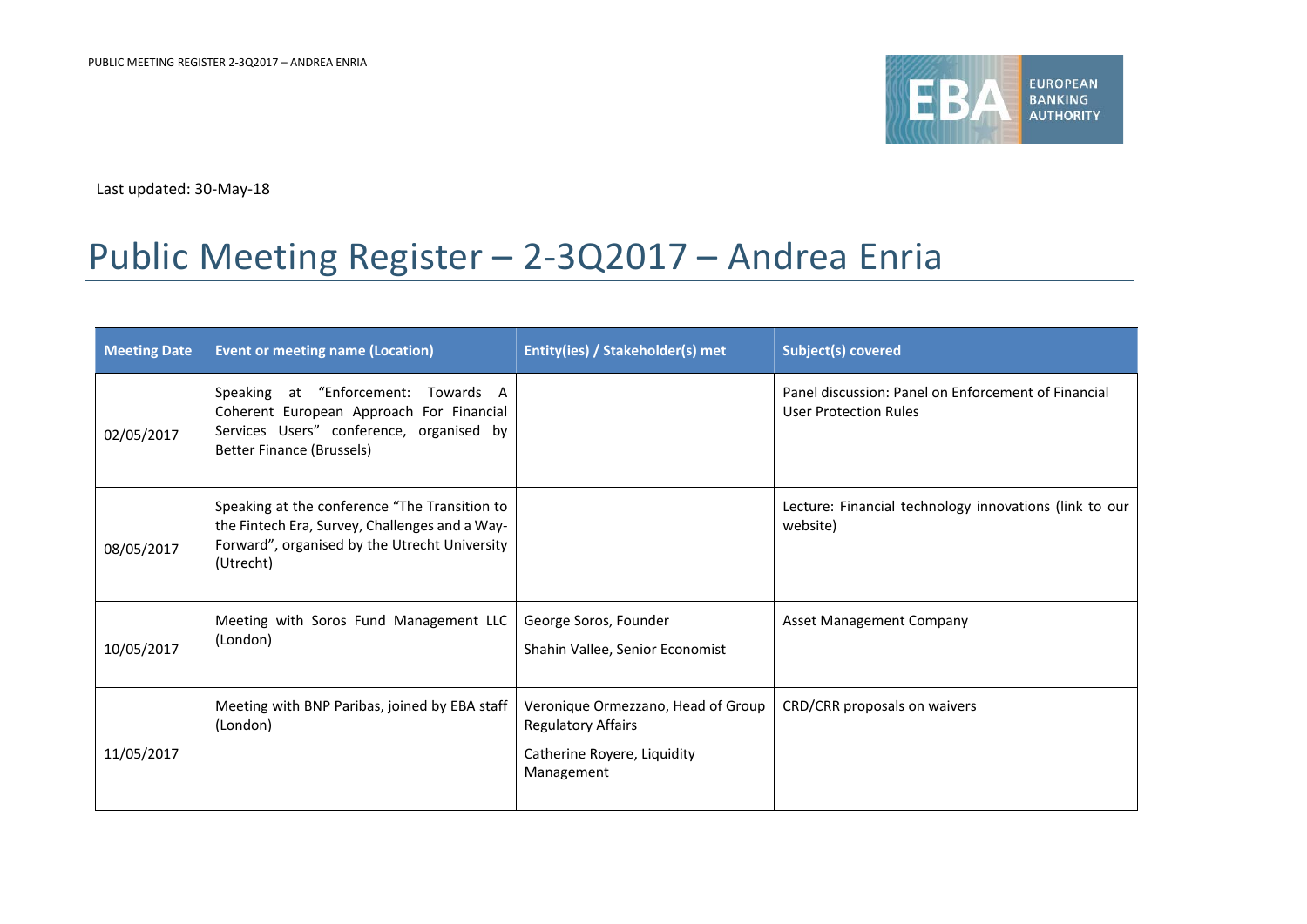

| <b>Meeting Date</b> | <b>Event or meeting name (Location)</b>                                                            | Entity(ies) / Stakeholder(s) met                                  | <b>Subject(s) covered</b>                                                                                   |
|---------------------|----------------------------------------------------------------------------------------------------|-------------------------------------------------------------------|-------------------------------------------------------------------------------------------------------------|
|                     | Meeting with Finans Norge; accompanied by<br>the Director of Regulations and EBA staff<br>(London) | Idar Kreutzer, CEO                                                | Recovery and resolution                                                                                     |
|                     |                                                                                                    | Ole Morten Geving, Advocacy                                       | Further work on CRD / CRR                                                                                   |
|                     |                                                                                                    | Marta D. Soldal, assistant to Mr.<br>Kreutzer                     | Payments and consumer protection, PSD2<br>Proportionality<br>Further work on banking regulations / Basel IV |
|                     |                                                                                                    | Lene Magnussen Baarlid,<br>Administration and human resources     |                                                                                                             |
|                     |                                                                                                    | Ellen Bramness Arvidsson, Strategy<br>and International Affairs   |                                                                                                             |
|                     |                                                                                                    | Jan Digranes, Payments and<br>digitization                        |                                                                                                             |
|                     |                                                                                                    | Jan Erik Fåne, Communications                                     |                                                                                                             |
|                     |                                                                                                    | Evy Ann Hagen, Legal                                              |                                                                                                             |
| 11/05/2017          |                                                                                                    | Hege Hodnesdal, Non-Life insurance                                |                                                                                                             |
|                     |                                                                                                    | Erik Johansen, Banking and Capital<br>markets                     |                                                                                                             |
|                     |                                                                                                    | Gry Nergård, Consumer affairs                                     |                                                                                                             |
|                     |                                                                                                    | Stefi Kierulf Prytz, Life insurance and<br>pensions               |                                                                                                             |
|                     |                                                                                                    | Runa Opdahl Kerr, Employer<br>questions and collective bargaining |                                                                                                             |
|                     |                                                                                                    | Tom Staavi, Press                                                 |                                                                                                             |
|                     |                                                                                                    | Mette Lindbæk, Advisor, Secretary of<br>the management team       |                                                                                                             |
|                     |                                                                                                    |                                                                   |                                                                                                             |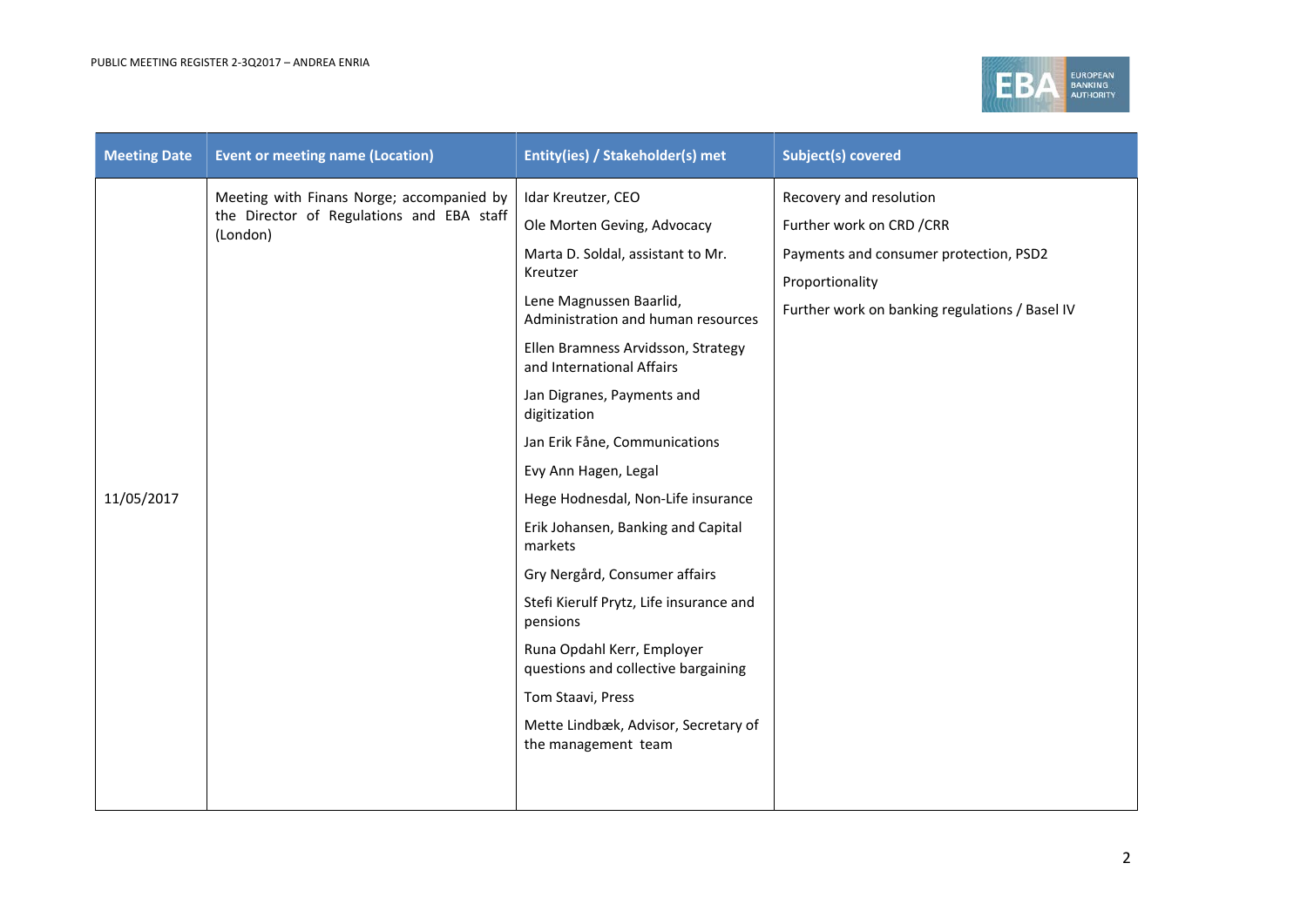

| <b>Meeting Date</b> | <b>Event or meeting name (Location)</b>                                                                                                                              | Entity(ies) / Stakeholder(s) met                                   | <b>Subject(s) covered</b>                       |
|---------------------|----------------------------------------------------------------------------------------------------------------------------------------------------------------------|--------------------------------------------------------------------|-------------------------------------------------|
|                     | Meeting with the International Monetary Fund<br>(IMF), accompanied by EBA staff (London)                                                                             | Mahmood Pradhan, Mission Chief and<br><b>Deputy Director</b>       | IMF Article IV euro area consultation process   |
|                     |                                                                                                                                                                      | Shekhar Aiyar, Acting Chief, Advanced<br><b>Economies Unit</b>     |                                                 |
|                     |                                                                                                                                                                      | Bergljot Barkbu, Deputy Chief,<br><b>Advanced Economies Unit</b>   |                                                 |
|                     |                                                                                                                                                                      | Ashok Bhatia, Deputy Chief, Advanced<br><b>Economies Unit</b>      |                                                 |
| 15/05/2017          |                                                                                                                                                                      | Angana Banerji, Senior Economist                                   |                                                 |
|                     |                                                                                                                                                                      | John Bluedorn, Senior Economist,<br><b>Advanced Economies Unit</b> |                                                 |
|                     |                                                                                                                                                                      | Christian Ebeke, Economist                                         |                                                 |
|                     |                                                                                                                                                                      | Huidan Lin, Economist, Advanced<br><b>Economies Unit</b>           |                                                 |
|                     |                                                                                                                                                                      | Balazs Parkanyi, Advisor to Executive<br>Director                  |                                                 |
|                     |                                                                                                                                                                      |                                                                    |                                                 |
| 17/05/2017          | 2017 European Bank Executive Committee -<br>EBEC forum - "The Future of Banking: New<br>Rules, New Rates, New Models", organised by<br><b>BNP Paribas (Brussels)</b> |                                                                    | Keynote Discussion: Future Financial Regulation |
|                     |                                                                                                                                                                      |                                                                    |                                                 |
|                     | Meeting Swedbank, accompanied by the<br>Executive Director, Director of Regulations and                                                                              | Johanna Orth, Head of Group<br><b>Regulatory Affairs</b>           | Impact analysis on capital output floors        |
| 23/05/2017          | EBA staff (London)                                                                                                                                                   | Olof Sundblad, Head of Balance Sheet<br>Analysis                   |                                                 |
|                     |                                                                                                                                                                      |                                                                    |                                                 |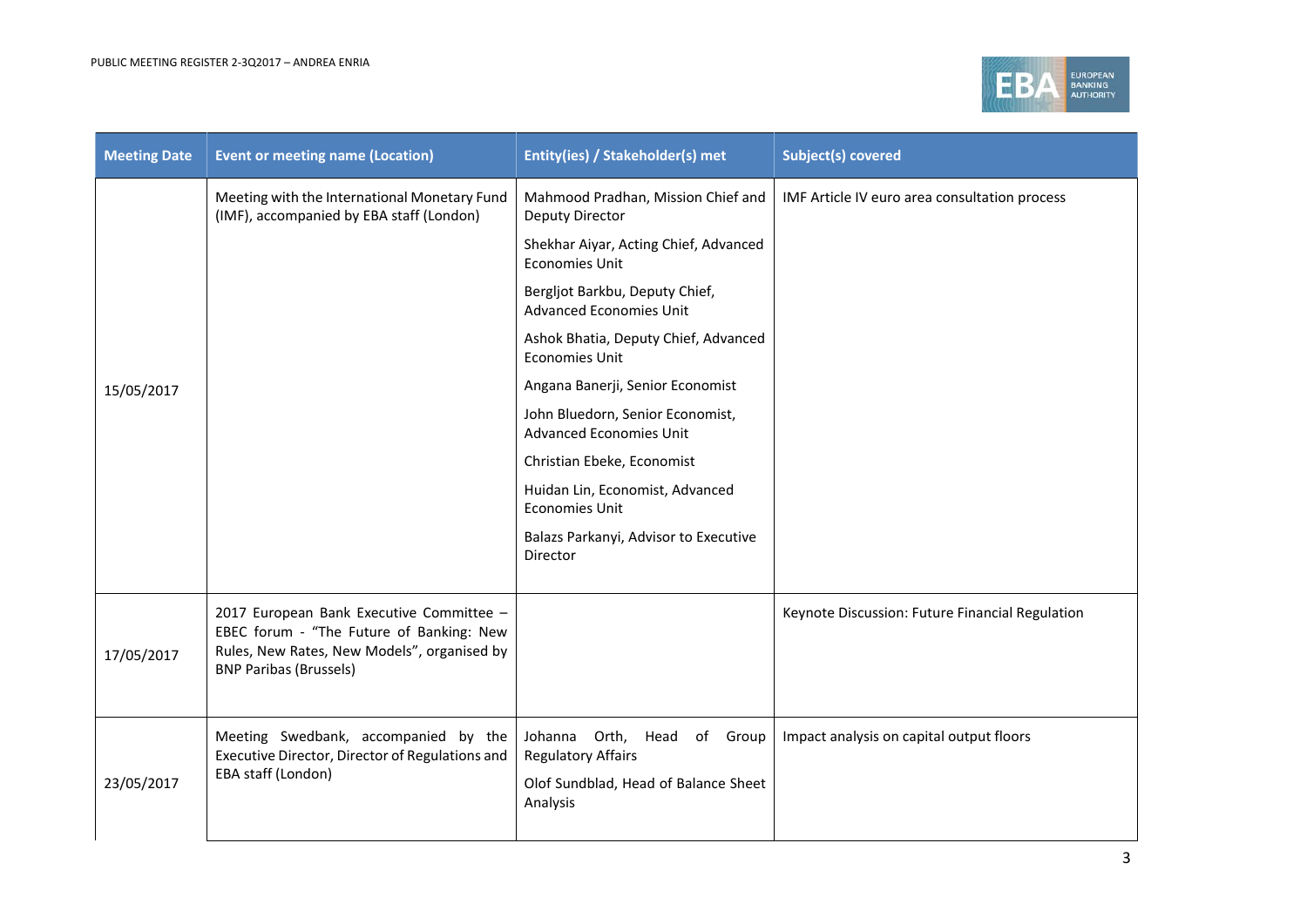

| <b>Event or meeting name (Location)</b>                                                                                                                                                                                           | Entity(ies) / Stakeholder(s) met                                                                                                                  | <b>Subject(s) covered</b>                                                                                                                                   |
|-----------------------------------------------------------------------------------------------------------------------------------------------------------------------------------------------------------------------------------|---------------------------------------------------------------------------------------------------------------------------------------------------|-------------------------------------------------------------------------------------------------------------------------------------------------------------|
| Meeting with Ministry of Finance Germany<br>(London)                                                                                                                                                                              | Levin Holle, DG Financial Markets<br>Policy, Federal Ministry of Finance<br>Germany                                                               | Regulatory outlook                                                                                                                                          |
| Meeting with Piraeus Bank (London)                                                                                                                                                                                                | Christo Megalou, CEO<br>Peter Legler, London branch                                                                                               | Regulatory agenda                                                                                                                                           |
| Speaking at 6 <sup>th</sup> RoundTable Frankfurt 120<br>"International Bankers Forum" in Cooperation<br>Frankfurter<br>Institut<br>with<br>Fuer<br>Risikomanagement Und Regulierung - FIRM<br>(Paris)                             |                                                                                                                                                   | Presentation: "A European blueprint to tackling the<br>European issue of Legacy Assets"                                                                     |
| Speaking at "Major Trends in Regulation and<br>Supervision of the Financial Sector - 2017 and<br>Beyond" conference, organised by CIRSF -<br>Research Center on Regulation<br>and<br>Supervision of the Financial Sector (Lisbon) |                                                                                                                                                   | Keynote speech: "NPLs in the banking sector - Where<br>there is a will, there is a way: completing the repair of<br>the banking sector in Europe"<br>(link) |
| Meeting with Citi (London)                                                                                                                                                                                                        | Tony Santomero, Director of Citigroup                                                                                                             | <b>EBA priorities</b>                                                                                                                                       |
|                                                                                                                                                                                                                                   | Brad Hu, Chief Risk Officer (CRO)                                                                                                                 | European banks: post crisis progression - residual NPL                                                                                                      |
|                                                                                                                                                                                                                                   | Colin Church, Chief Risk Officer, EMEA<br>& CRO Global Cyber Risk                                                                                 | issues<br>Stress testing - current and future focal points                                                                                                  |
|                                                                                                                                                                                                                                   | Aslihan Denizkurdu, Managing<br>Director; Head of CRO Initiatives,<br><b>Regulatory Coordination and Quality</b><br>Assurance for Risk Management | Brexit related challenges for the Euro regulatory<br>construct<br><b>Finalisation of Basel III</b>                                                          |
|                                                                                                                                                                                                                                   |                                                                                                                                                   |                                                                                                                                                             |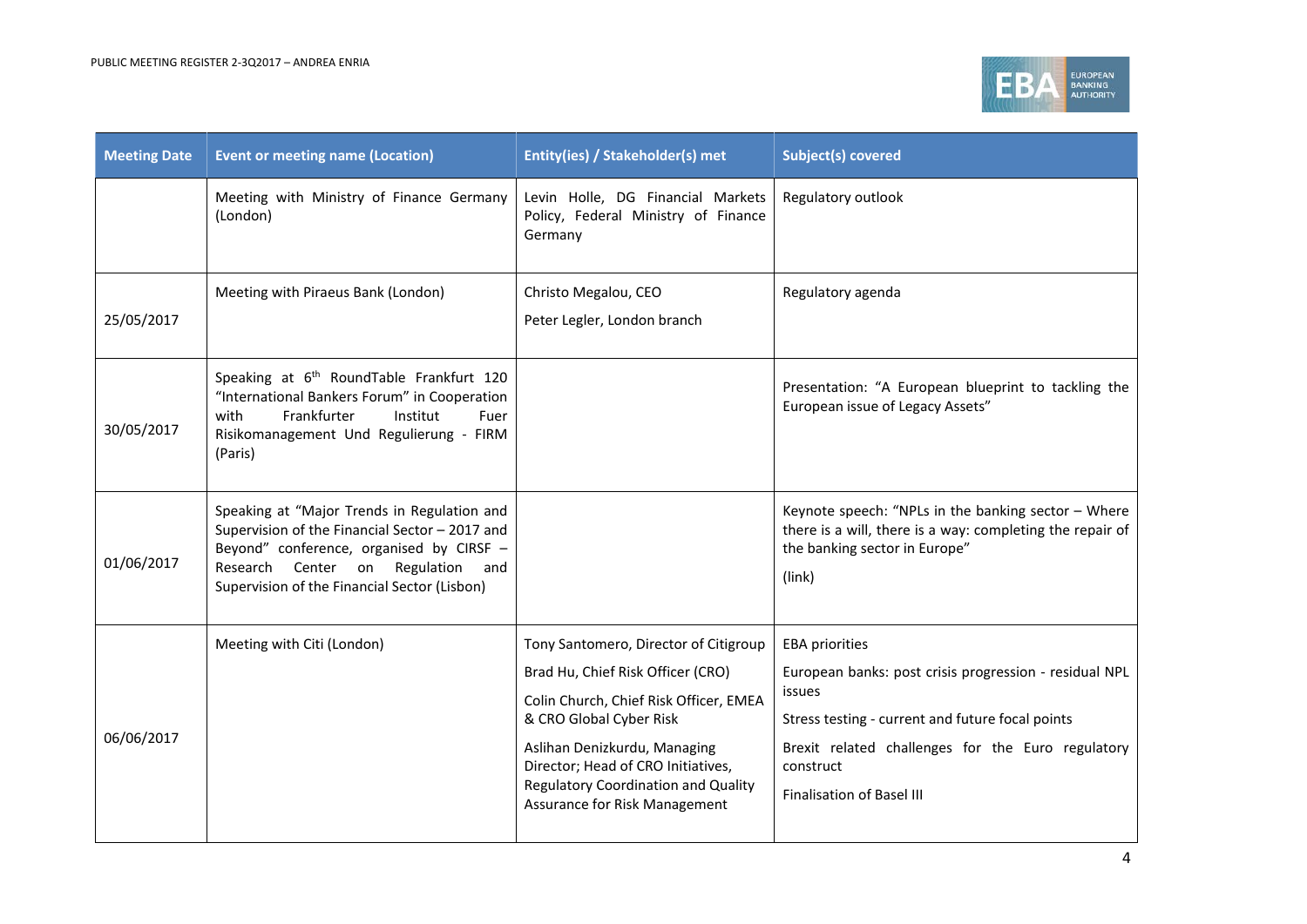

| <b>Meeting Date</b> | <b>Event or meeting name (Location)</b>                                                                                            | Entity(ies) / Stakeholder(s) met                                                                                                                 | <b>Subject(s) covered</b>                                                                                                                                                                                                              |
|---------------------|------------------------------------------------------------------------------------------------------------------------------------|--------------------------------------------------------------------------------------------------------------------------------------------------|----------------------------------------------------------------------------------------------------------------------------------------------------------------------------------------------------------------------------------------|
| 07/06/2017          | Meeting with the International Monetary Fund<br>- IMF, accompanied by the Executive Director<br>and Director of Oversight (London) | Jean-Pierre Landau, Economist                                                                                                                    | Evaluation report on the IMF financial surveillance of<br>the euro area                                                                                                                                                                |
| 08/06/2017          | Speaking at the 21 <sup>st</sup> European Financials<br>conference, organised by Goldman Sachs<br>(Madrid)                         |                                                                                                                                                  | Topics discussed:<br>EBA's Bad Bank Proposal - Can It Be Done?<br>The Future of EU's BRRD<br>Regulation: Undershoot Or Overshoot?<br>Stress Testing: What Worked, What Needs Changing,<br>And The EBA - SSM Interplay<br><b>Brexit</b> |
| 09/06/2017          | Speaking at the International Financial Risk<br>institute - IFRI event, organised by Deutsche<br>Bank (London)                     |                                                                                                                                                  | Roundtable discussion: Correspondent Banking; Cost<br>in Risk; Revision of Basel III                                                                                                                                                   |
|                     | Meeting with Galileo Advisors (EBA)                                                                                                | Georges Ugeux, CEO                                                                                                                               | Regulatory outlook                                                                                                                                                                                                                     |
| 13/06/2017          | Meeting<br>with the Bundestag<br>Finance<br>Committee, accompanied by EBA staff<br>(London)                                        | Alexander Radwan, Head of<br>delegation<br>Bettina Kudla, CDU/CSU<br>Markus Koob, CDU/CSU<br>Manfred Zöllmer, SPD<br>Richard Pitterle, DIE LINKE | Brexit and main challenges for EU financial market<br>regulation<br>Stance on review of European regulation<br>Level 2 legitimacy in certain regulatory areas                                                                          |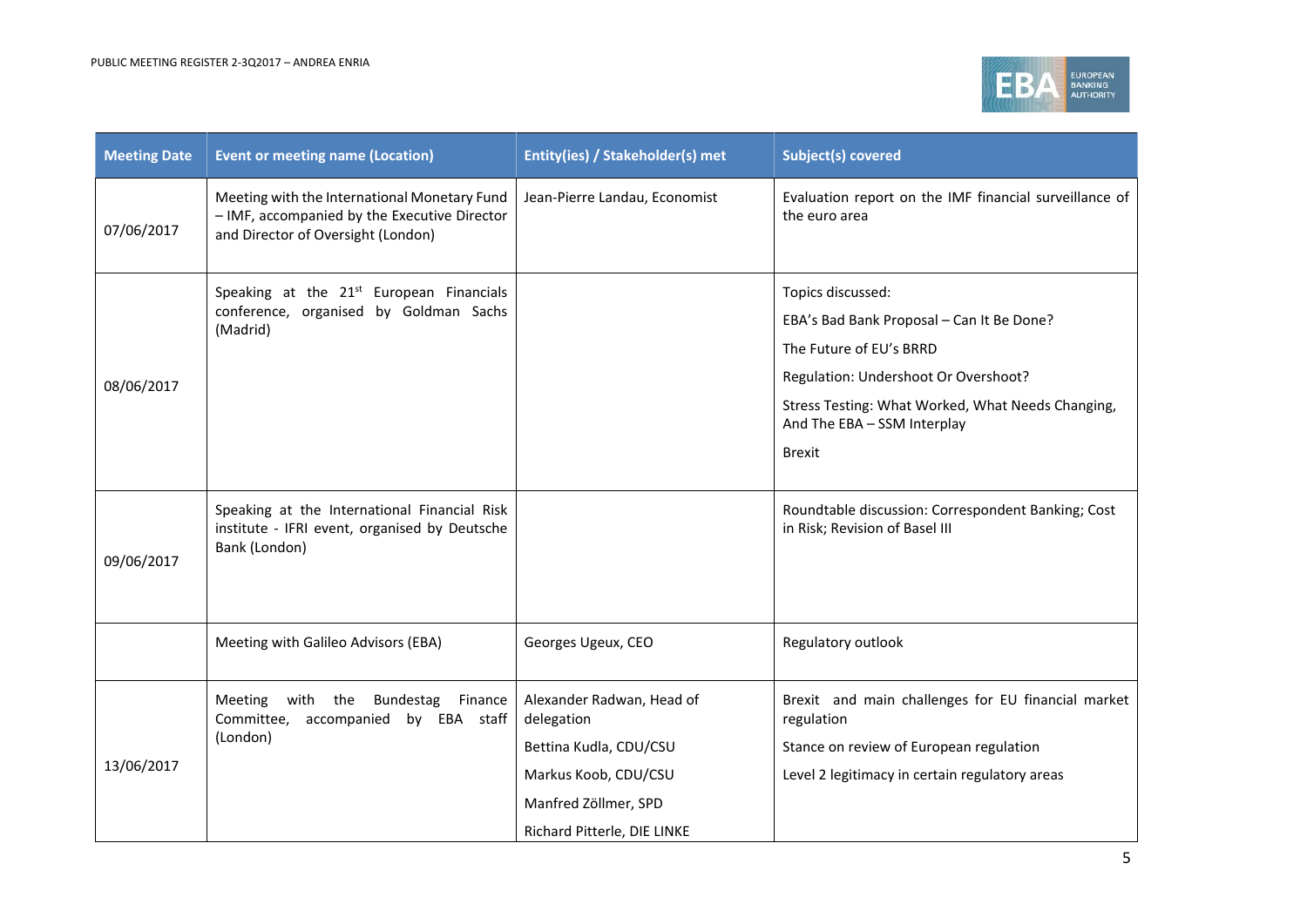

| <b>Meeting Date</b> | <b>Event or meeting name (Location)</b>                                                                          | Entity(ies) / Stakeholder(s) met                                                                                                               | <b>Subject(s) covered</b>                                                                                         |
|---------------------|------------------------------------------------------------------------------------------------------------------|------------------------------------------------------------------------------------------------------------------------------------------------|-------------------------------------------------------------------------------------------------------------------|
|                     |                                                                                                                  | Lisa Paus, BÜNDNIS 90/DIE GRÜNEN<br>Claus-Martin Gaul, Secretariat staff<br>Barbara Bethäusser-Conté                                           |                                                                                                                   |
|                     | Networking Seminar, organised by the Danish<br>Nationalbank (Copenhagen)                                         |                                                                                                                                                | Keynote speech: "The reshaping of European banks-<br>how far have we come and what remains to be done?"<br>(link) |
| 14/06/2017          | Danish Ministry of Finance (Copenhagen)                                                                          | Steen Lohmann Poulsen, Deputy<br><b>Permanent Secretary</b><br>Mette Tams Kitaj, Head of Financial<br>Stability Ministry of Industry, Business | Regulatory Outlook; EU initiatives                                                                                |
|                     |                                                                                                                  | and Financial Affairs<br>Rasmus Degn, Deputy Permanent<br>Secretary, International Economic<br>Policy                                          |                                                                                                                   |
| 20/06/2017          | with<br>Meeting<br><b>Hermes</b><br>Investment<br>Management (London)                                            | Filippo Alloatti, Senior Credit Analyst                                                                                                        | Regulatory agenda                                                                                                 |
| 23/06/2017          | Speaking at the Consumer Protection Day,<br>organised by the European Supervisory<br>Authorities - ESAs (Prague) |                                                                                                                                                | Opening remarks<br>(link)                                                                                         |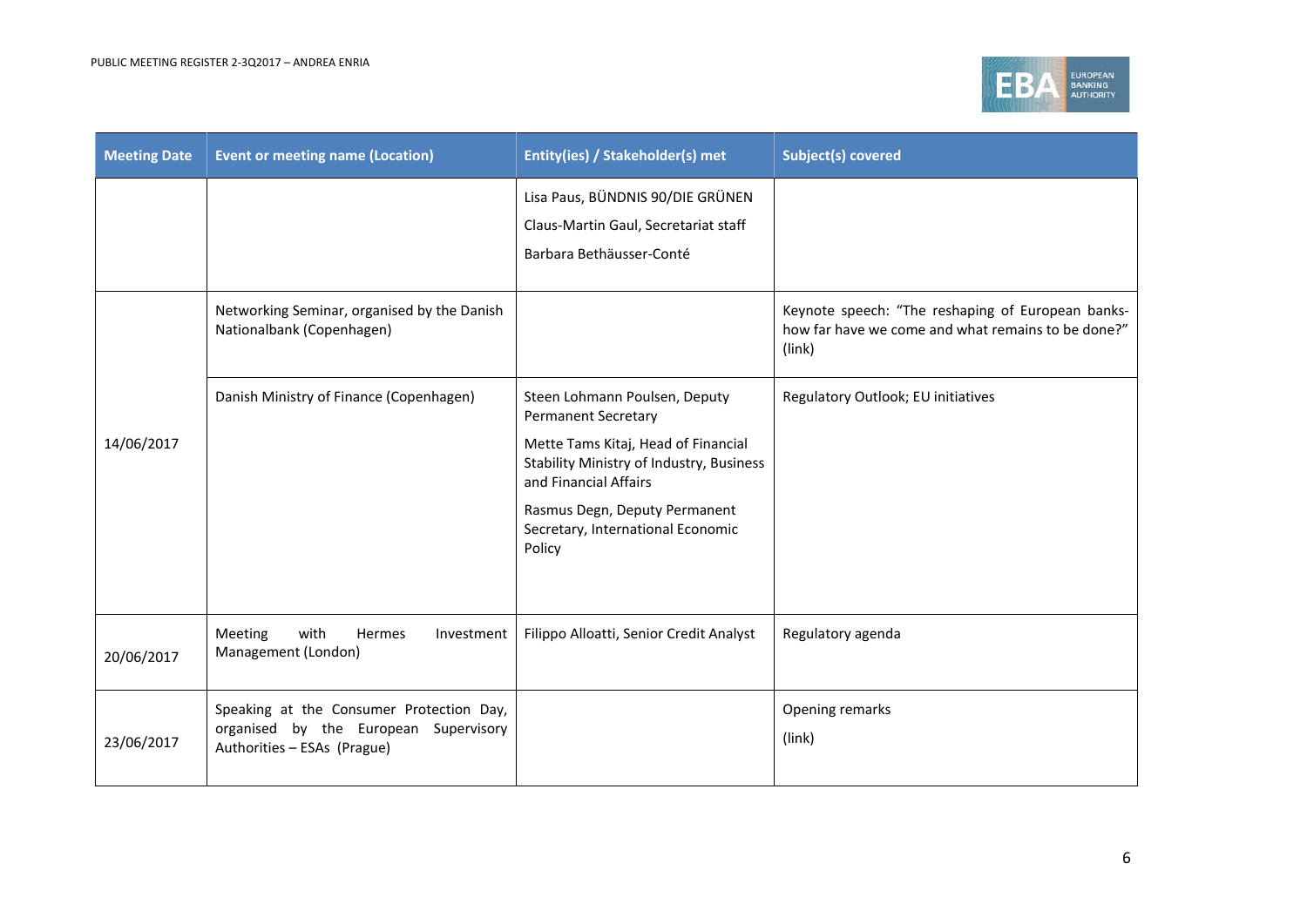

| <b>Meeting Date</b> | <b>Event or meeting name (Location)</b>                                                                                                       | Entity(ies) / Stakeholder(s) met                                                                                                       | <b>Subject(s) covered</b>                                                         |
|---------------------|-----------------------------------------------------------------------------------------------------------------------------------------------|----------------------------------------------------------------------------------------------------------------------------------------|-----------------------------------------------------------------------------------|
| 26/06/2017          | Meeting with the International Monetary Fund<br>(IMF), accompanied by Director of Regulation,<br>Director of Oversight and EBA staff (London) | James Morsink<br>Daniel Hardy<br>Selim Elekdag<br>Srobona Mitra<br>Laura Valderrama<br>Jennifer Elliott                                | Financial Sector Assessment Program - FSAP                                        |
| 27/06/2017          | Meeting with Managed Funds Association<br>(London)                                                                                            | Michael Pedroni, Vice President for<br><b>International Affairs</b><br>Maurice Maloney,<br>Manager for<br><b>International Affairs</b> | The prudential regime for investment firms<br><b>NPLs</b><br>Equivalence          |
| 29/06/2017          | Meeting with the German Savings Banks<br>Association, accompanied by the Regulations<br>Director and staff (London)                           | Karl-Peter Schackmann-Fallis,<br><b>Managing Director</b><br>Silvia Froembgen, Head of Legal                                           | EBA Guidelines on the Suitability of Board Members (Fit<br>and Proper guidelines) |
| 04/07/2017          | Speaking at the "The Fixed Income Market<br>Colloquium" organised by MEF - MTS S.p.A.<br>(Rome)                                               |                                                                                                                                        | Keynote speech: "A proposal for a EU-wide bad bank"                               |
|                     | Meeting with Balyasny Asset Management<br>(London)                                                                                            | Arancha Cano, Portfolio Manager<br>Fiona Simpson, Analyst                                                                              | <b>Brexit</b><br>Risk outlook                                                     |
| 06/07/2017          | Meeting with Santander Global Corporate<br>Banking, accompanied by EBA staff (London)                                                         | Ben Molony, Managing Director,<br><b>Head of Capital Advisory</b>                                                                      | <b>Resolution issues</b><br>Developments in funding markets                       |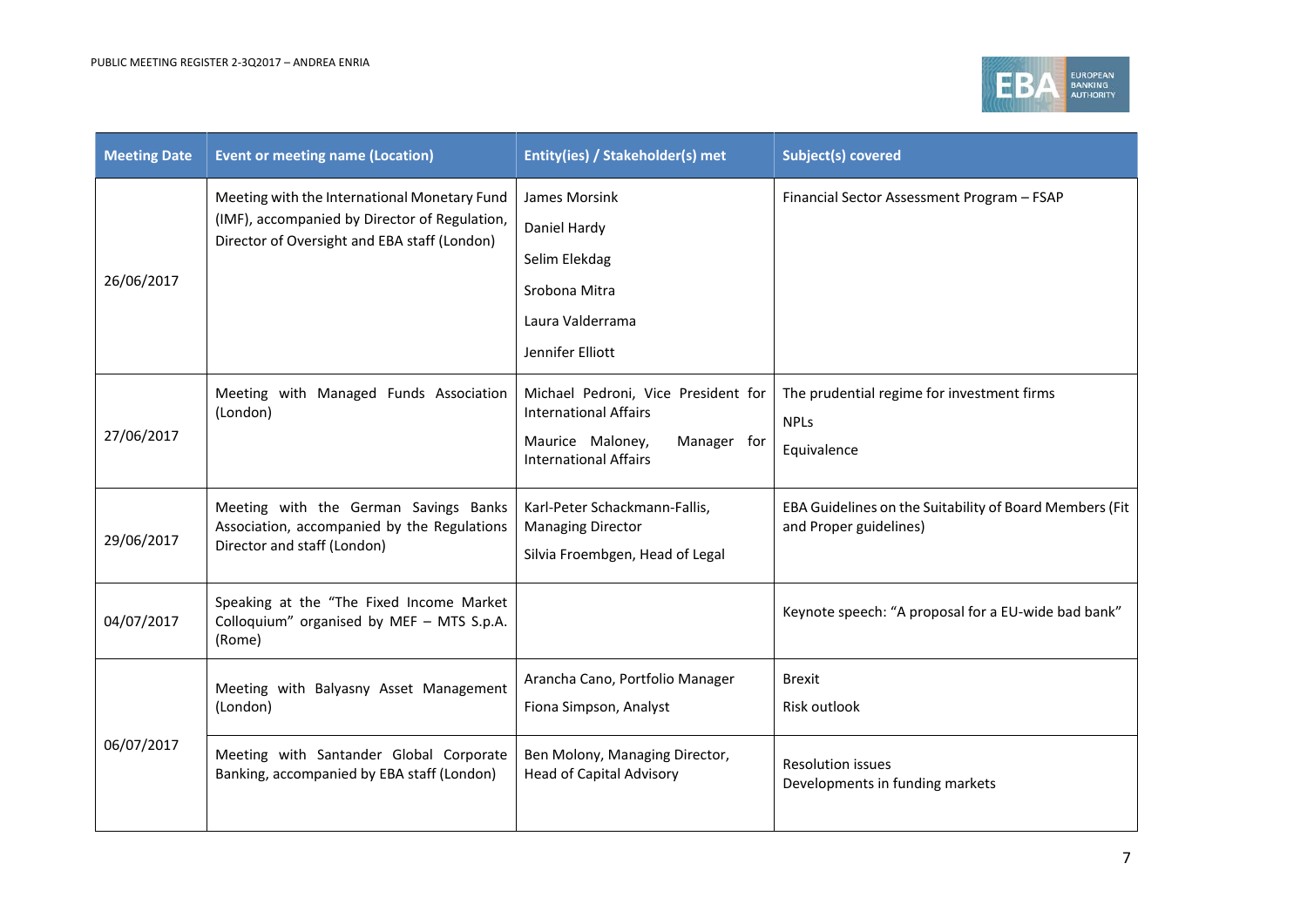

| <b>Meeting Date</b> | <b>Event or meeting name (Location)</b>                                              | Entity(ies) / Stakeholder(s) met                                                                           | <b>Subject(s) covered</b>                                                                                                                                                      |
|---------------------|--------------------------------------------------------------------------------------|------------------------------------------------------------------------------------------------------------|--------------------------------------------------------------------------------------------------------------------------------------------------------------------------------|
| 07/07/2017          | Meeting with Algebris (London)                                                       | Davide Serra, CEO & Founder                                                                                | Regulatory outlook<br><b>NPLs</b>                                                                                                                                              |
| 12/07/2017          | Meeting with St. Antony's College Oxford<br>(London)                                 | Charles Enoch, Director of the Political<br>of<br>Financial<br>Economy<br>Markets<br>program               | Global and European financial crises: governance and<br>degree of integration of the non-euro area EU<br>Balance between EA and non-EA countries, and what is<br>EU-integrated |
|                     | Meeting with the Spanish Banking Association<br>(London)                             | José María Roldán, President                                                                               | Resolution, Libor/Euribor reform, Brexit as well as Basel<br>III finalisation                                                                                                  |
| 02/08/2017          | Meeting with Mediobanca (London)                                                     | Andrea Filtri, Co-Head Equity Research                                                                     | Regulatory agenda<br><b>NPLs</b>                                                                                                                                               |
| 03/08/2017          | with<br>International<br>Meeting<br>Accounting<br>Standards Board - IASB (London)    | Hans Hoogervorst, Chair IASB                                                                               | European Financial Reporting Advisory Group (EFRAG)                                                                                                                            |
| 08/08/2017          | Meeting with BlackRock's Financial Markets<br>Advisory Group (London)                | Roberto Speranza, Managing Director,<br>development<br><b>Business</b><br>Southern<br>Europe and Italy     | Risk outlook<br><b>NPLs</b>                                                                                                                                                    |
|                     | Meeting with Oliver Wyman (London)                                                   | Douglas Elliot, Partner, Finance &<br>Risk/Public Policy Practice                                          | Current regulatory agenda in the EU and US                                                                                                                                     |
| 11/08/2017          | Meeting with Banking Supervision, Accounting<br>Association of German Banks (London) | Dirk<br>Jäger,<br>Member<br>of<br>the<br>Management<br>Board,<br><b>Banking</b><br>Supervision, Accounting | <b>Stress Testing</b>                                                                                                                                                          |